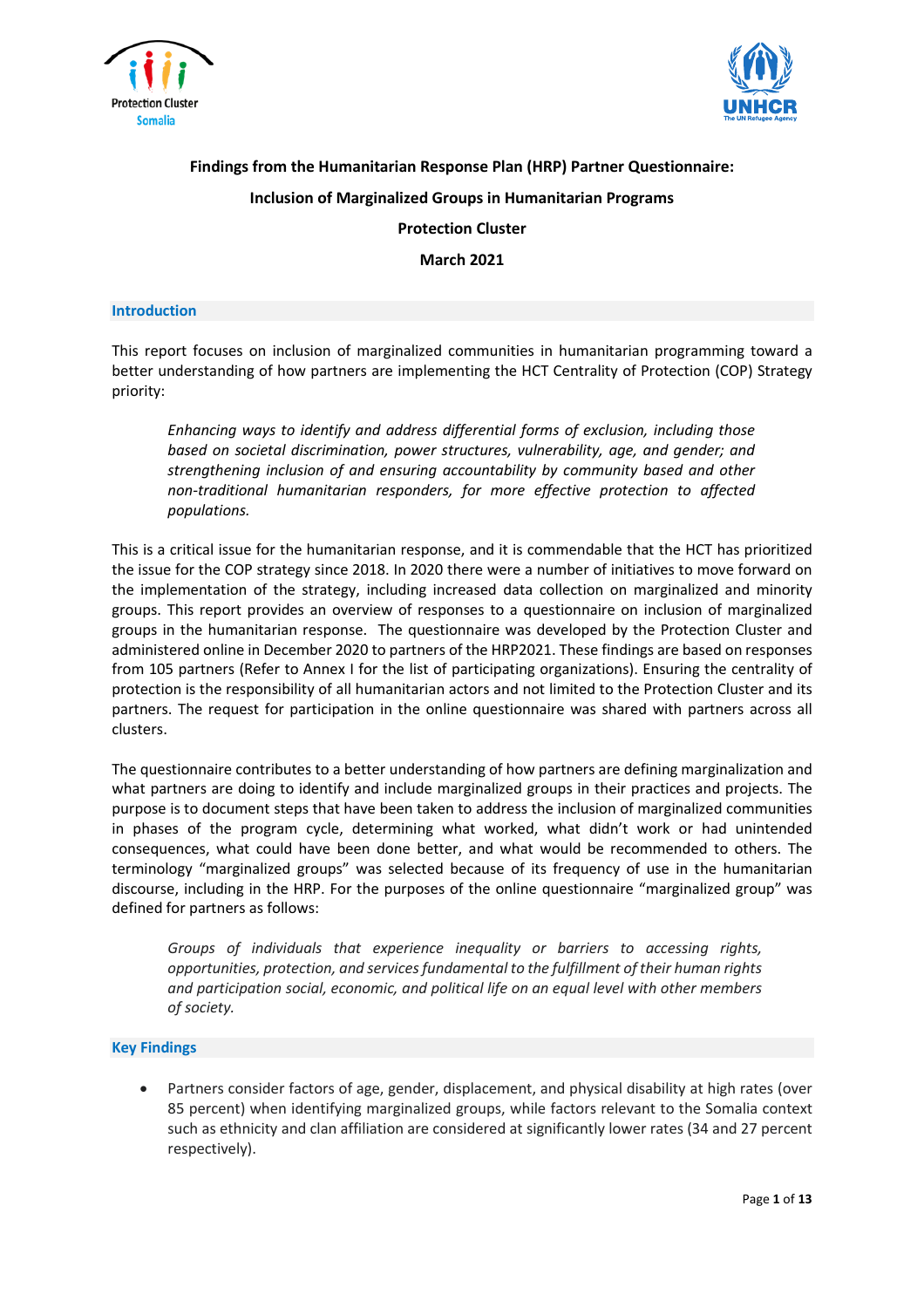



- The vast majority of partners reported that they always or frequently consider the differences of marginalized groups in the analysis, development, and implementation across the humanitarian program cycle; however, the concept of "marginalized groups" for most partners is limited to age, gender, disability and displacement and is not inclusive of other factors that contribute to marginalization in Somalia.
- Successful practices and projects for the inclusion of marginalized groups prioritize a high level of community engagement and participation, as well as broader community sensitization on the purpose of the intervention.
- Projects face a number of challenges, including influence of external actors, lack of community capacity to equally participate, lack of qualified members of marginalized communities for staff or community workers, no baseline data on minorities, and funding gaps as well as limited funding for marginalized and minority led organizations.
- Partners emphasized that exclusion is a cross-cutting issue and is not just a protection issue but needs to be addressed by all clusters.

# **The Protection Cluster would like to thank the cluster coordinators from other clusters who supported the questionnaire and the partners who provided their inputs.**

## **Methodology**

The questionnaire was voluntary and shared by cluster coordinators with partners for the HRP 2021 to gather information from partners across clusters to better understand what is being done to identify marginalized communities and ensure inclusive programming. Partners were given 9 days to provide inputs. The voluntary nature of the questionnaire leads to self-selection bias toward the views of partners who elected to participate. The findings were complemented by a roundtable meeting in addition to a presentation of the findings and discussion session with participating organizations.

The questionnaire was a combination of closed and open-ended questions that were divided into three sections first:

- 1. Basic organizational information: type of organization, cluster affiliation, types of beneficiaries
- 2. Stock taking of current practice to identify marginalized communities and inclusion throughout the program cycle to identify any common practices, gaps, and trends.
- 3. Questions on lessons learned looking at specific initiatives or approaches to address inclusion to identify good practices and innovations to promote inclusion, identify significant changes and facilitating factors that improve addressing exclusion, identify barriers or challenges, and determine whether there are generalizations for practical recommendations for replication or scaling up in other contexts.

There was a total of 105 unique responses from 71 local NGOs(LNGO) and 34 INGOs. Although the request for participation in the online questionnaire was extended to UN agencies, none provided inputs. Partners predominantly target IDPs and host communities, with fewer having returnees or refugees as their target population. The below graph shows by percentage the clusters under which partners are working. Partners were allowed to identify multiple and the majority of partnersindicated work under more than one cluster.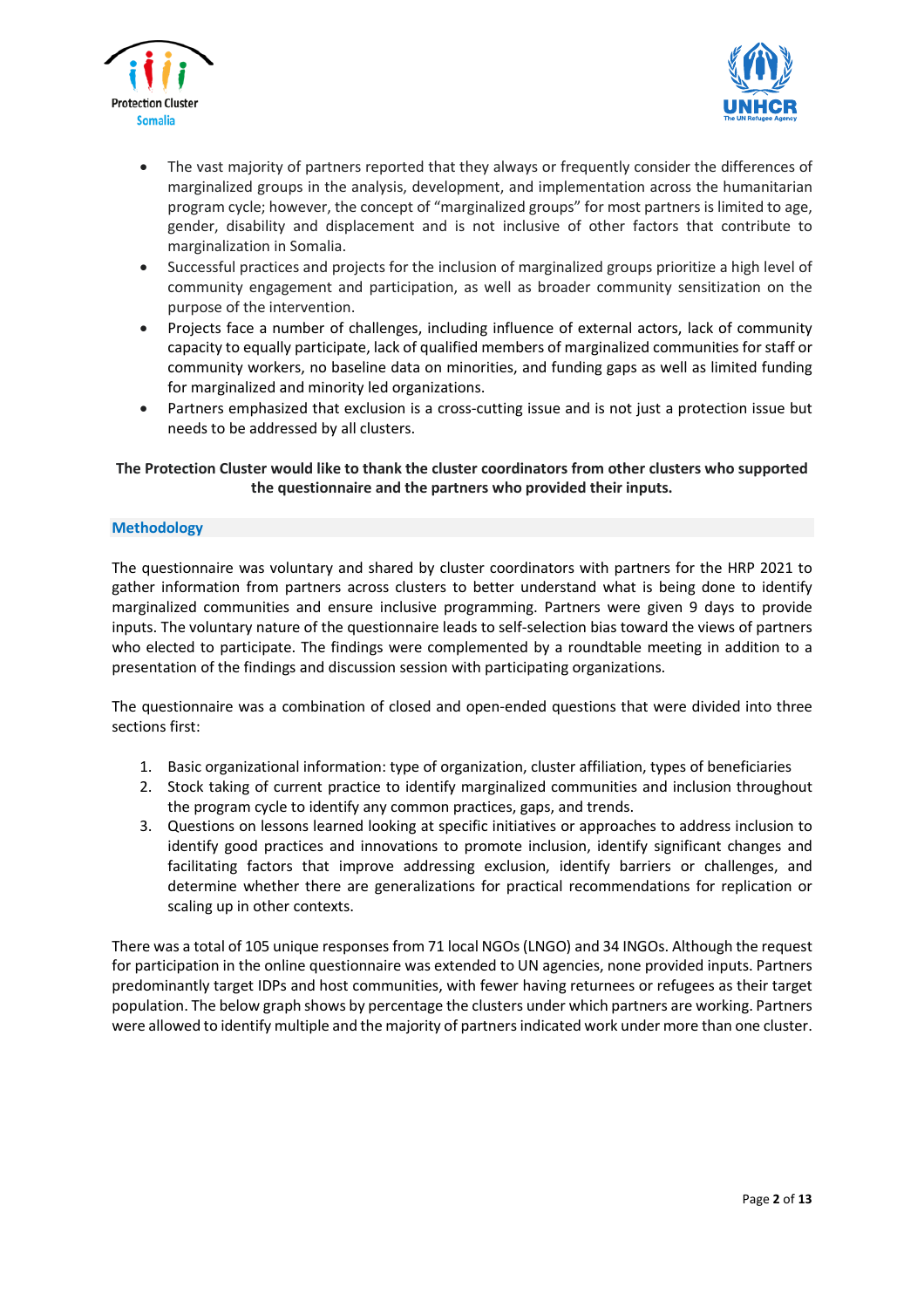





## **Overview of Inclusion Questionnaire Responses:**

## **1. How are partners defining marginalized communities**

Issues of marginalization are increasingly being incorporated into humanitarian programming. As part of the HRP 2021 project sheets, partners were asked specific questions on protection risk analysis and mitigation measures. Specifically, partners were asked to score to what extent their proposed project had the following risk:

Risk that marginalized groups, persons with disabilities, women, boys, and girls, do not participate in consultations or decision-making processes for the project or are excluded from humanitarian services/assistance/activities.

However, it is not clear how partners are defining "marginalized groups." To better understand how partners were identifying marginalized groups the questionnaire asked partners to select from a list which factors they considered when identifying marginalized groups. To inform the question partners were provided with the following definition of marginalized groups:

Groups of individuals that experience inequality or barriers to accessing rights, opportunities, protection, and services fundamental to the fulfilment of their human rights and participation social, economic, and political life on an equal level with other members of society.

The graph below shows partner responses by percentage disaggregated by LNGO and INGO. The question allowed partners to select an unlimited number of response options.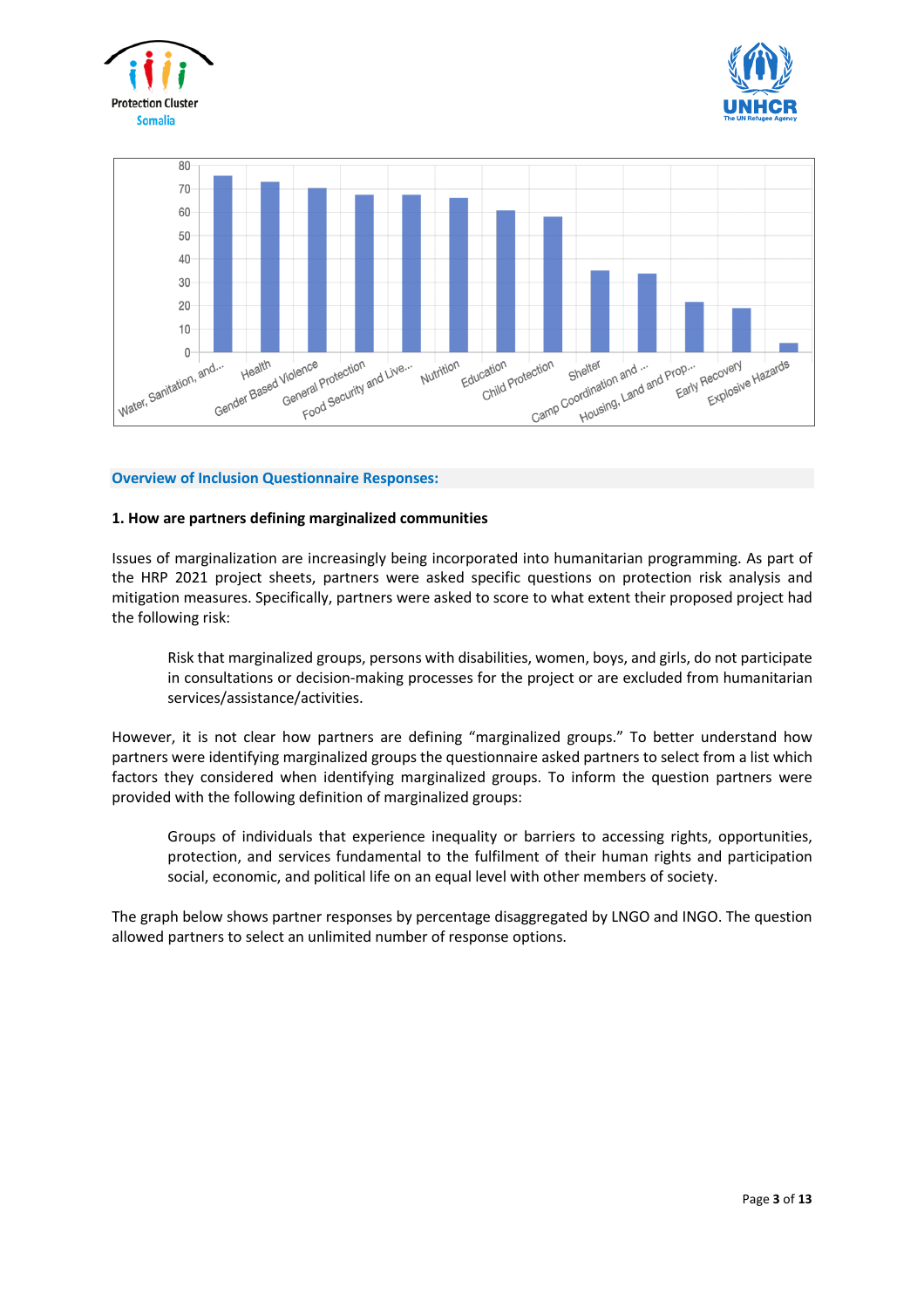





The social stratification and economic and political exclusion in Somalia results in substantial levels of marginalization of individuals and groups of individuals. Marginalization is an important consideration for analysis of the capacities and vulnerabilities of affected populations. It is clear from responses that gender, age, displacement status and physical ability or disability are frequently considered, with a high rate for gender, age and displacement status among INGO and a 5 percent higher rate of consideration for physical disability among LNGO. This represents the product of a concerted effort to increase awareness of the specific vulnerabilities attributable to age, gender, displacement, and, increasingly, disability. Partners are expected to report disaggregated beneficiary data by these variables.

The responses also show that ethnicity and clan affiliation are considered at significantly lower rates: 34 percent consideration of ethnicity and 27 percent of clan, with significant overlap of partners considering both—in total 42 partners (40 percent) consider either ethnicity or clan, of which 48 percent consider both clan and ethnicity—for a total of 19 percent considering both ethnicity and clan. INGOs responded at a

lower rate of consideration of clan and ethnicity than LNGOs. While there is some overlap between ethnicity and clan with occupational and language groups, the tool was not designed to identify to what extent partners are considering these groups as proxies from each other.

The lack of consideration by humanitarian partners of the impact of clan affiliation on marginalization has a high risk to lack sufficient conflict sensitivity and create further harm. Clannism is a root cause of the conflict in Somalia. Patterns of marginalization that differentiate and discriminate have been further entrenched through structural processes, such as the 4.5 system. While there is a lack of demographic data, an estimated 30% of the population may be considered minorities under the 4.5 system.<sup>1</sup> But marginalization is not based on comparative population numbers but rather at the degree to which a population is subjugated and has unequal access to social, economic, and political opportunities. Recent reports indicate a significant occurrence of exclusion due to clan affiliation affecting minority and majority clans.<sup>2</sup> While these reports indicate that members of majority clan can also experience exclusion when displaced into minority-like situations, it is important to note the difference with minorities who have a historical experience of exclusion and lack of equal access at the country-wide level. Projects designed without consideration of ethnicity and clan have a chance of further entrenching divisions and discrimination.

<sup>&</sup>lt;sup>1</sup> OCHA, "A study on minorities in Somalia," August 2002: Available at: [https://reliefweb.int/report/somalia/study](https://reliefweb.int/report/somalia/study-minorities-somalia)[minorities-somalia](https://reliefweb.int/report/somalia/study-minorities-somalia)

<sup>&</sup>lt;sup>2</sup> Reports from the Beledweyne flood response in 2019 in addition to more recent data from Anticipatory Action indicate that exclusion based on clan affiliation is a significant impediment to accessing humanitarian assistance.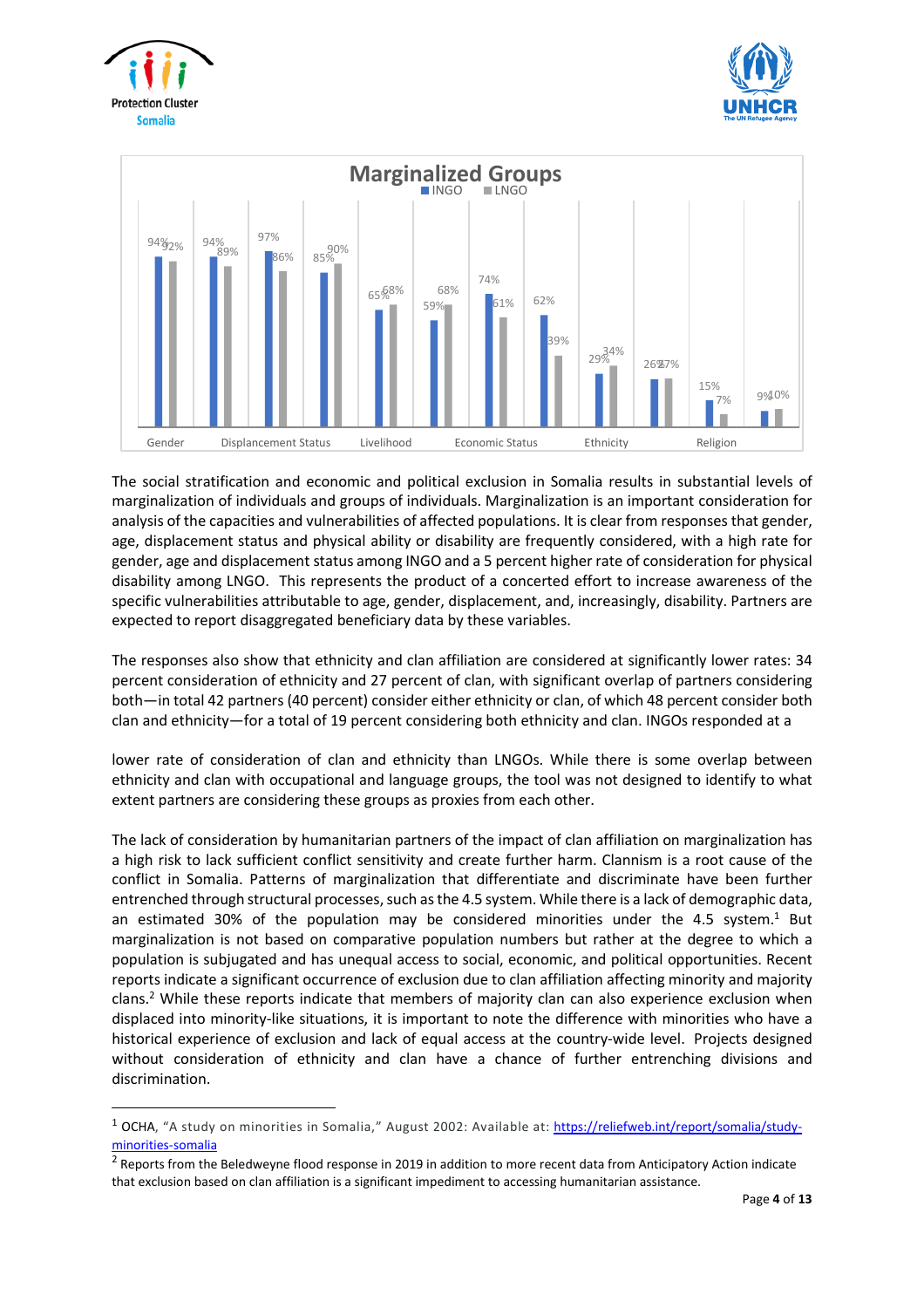



Further, individual members of marginalized groups face common groups-based inequalities or barriers; however, individuals may experience the impact of these differently, due to multiple, compounding, vulnerabilities as a result of age, ender, and diversity. Failure to consider the dynamic of marginalization based on ethnicity and clan does not allow for analysis of intersection vulnerability between ethnicity and clan with age, gender, displacement, disability, and other factors that impact on the capacities of individuals.

It is important to note that one respondent identified persons living with HIV/AIDS as another group facing marginalization.

# **2. To what extent are partners considering marginalization through the humanitarian program cycle**

In order to ensure that programs are inclusive as well as that they are designed with consideration of the vulnerabilities and capacities marginalized groups who are most at risk of being left behind, it is important that these are considered throughout the program cycle. To understand the extent to which this is happening partners were asked the following question: Does your organization consider differences faced by marginalized groups in the design, analysis, development, and implementation of: Assessment and Analysis, Program Design, Project Implementation, Feedback Mechanisms, and Monitoring and Evaluation. Responses were reported with a Likert Scale to indicate the frequency of consideration. The following two charts disaggregated responses from LNGO and INGOs.



The majority of LNGO and INGO respondents indicated that they always or frequently consider the difference experienced by marginalized groups. However, a number of LNGOs indicated neutral or rare consideration for these differences. The Inclusion Charter calls for a commitment to "Ensuring that programmatic and funding decisions are based on robust vulnerability analysis." Marginalized groups are not homogenous in need and face different levels of protection risk and occurrence of exclusion based on their specific capacities and vulnerabilities and intersection with context. Robust analysis of vulnerability of affected populations is critical for accessible, inclusive, conflict sensitive humanitarian response. Humanitarian response needs to take into account the different needs and capacities of affected populations based on their age, gender, and diversity.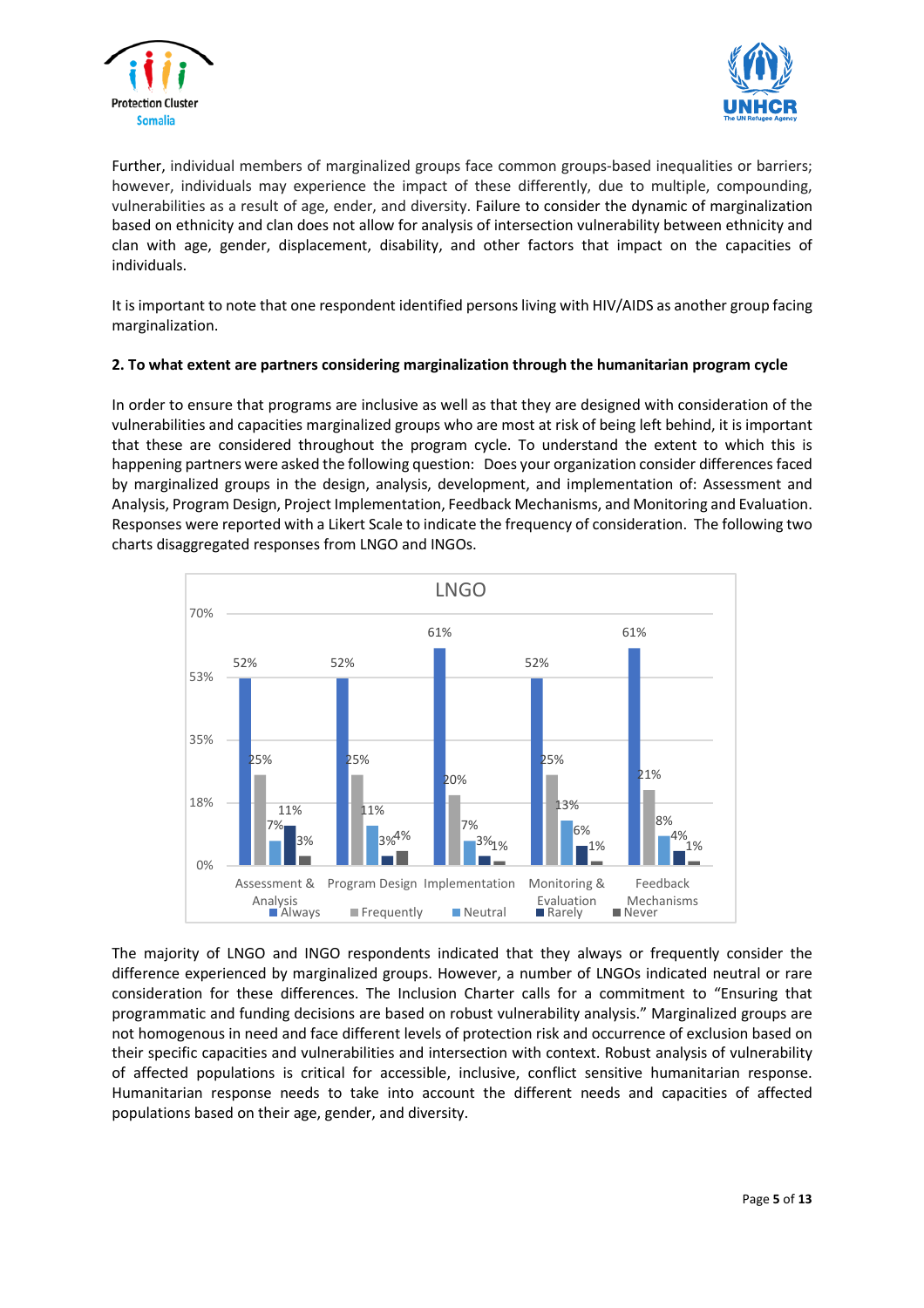





The majority of partners who indicated that they had successful practices or projects to include marginalized groups highlighted the importance of going beyond the consideration of marginalized groups to include them in design and implementation. Such participatory practices that include marginalized groups in the identification of their specific needs should be the benchmark for humanitarian programming that leaves no one behind. However, Recent findings showing a significant decrease in the extent to which affected populations feel that their opinions are considered by aid providers, with only 37 percent reporting positively.<sup>3</sup> The HRP seeks to increase the percentage of beneficiaries of humanitarian assistance involved in the planning, implementation, and/or monitoring and evaluation of the response to 45%.

# **3. Who are partners consulting with to get information**

Reliable information is essential to informing programming. The questionnaire solicited feedback from partners on who they were consulting to get information about affected populations. The chart shows sources of information disaggregated by LNGO and INGO. Other sources indicated include media reports, social media, village heads, secondary data review NGO assessments, SITREPs and publications from reputable organizations, clusters, and beneficiary feedback register. The number of partners reporting on use of secondary data review reflects well on partner understanding its importance.

All partners indicated a high level of use of key informants, with the highest rates for local authorities and community leaders. INGOs indicated a significantly higher level of use of gatekeepersfor information than LNGOs (with 62 percent of INGO compared to 39% of LNGOs). Overreliance on KI can be problematic as they are susceptible to personal bias. As one partner describing using independent criteria to identify beneficiaries, "The procedure has at times brought some friction between us and the local leadership (politicians) who at times want their kin or clan members to be prioritize in expense of the targeted groups."

Cumulatively 63 percent of partners indicated that they directly consult with members of affected populations, either randomly selected (51 percent), purposefully selected (37 percent), or both (25 percent). Direct engagement with affected populations is necessary so that they participate in and inform the design and implementation of responses. The questionnaire findings indicate a need for increased support and training for partners on purposeful selection for engaging with affected populations. Purposeful selection ensures that consultations are reflective of the population and that perspectives are sought based on age, gender, and diversity of affected populations.

 $3$  Ground Truth Solutions, "Perception survey of aid recipients in Somalia," December 2020. Available at: [https://groundtruthsolutions.org/wp-content/uploads/2020/12/GTS\\_Somalia\\_Survey\\_Dec\\_2020.pdf](https://groundtruthsolutions.org/wp-content/uploads/2020/12/GTS_Somalia_Survey_Dec_2020.pdf)

Specific question: Do you feel aid providers take your opinion into account when providing support and aid to your community?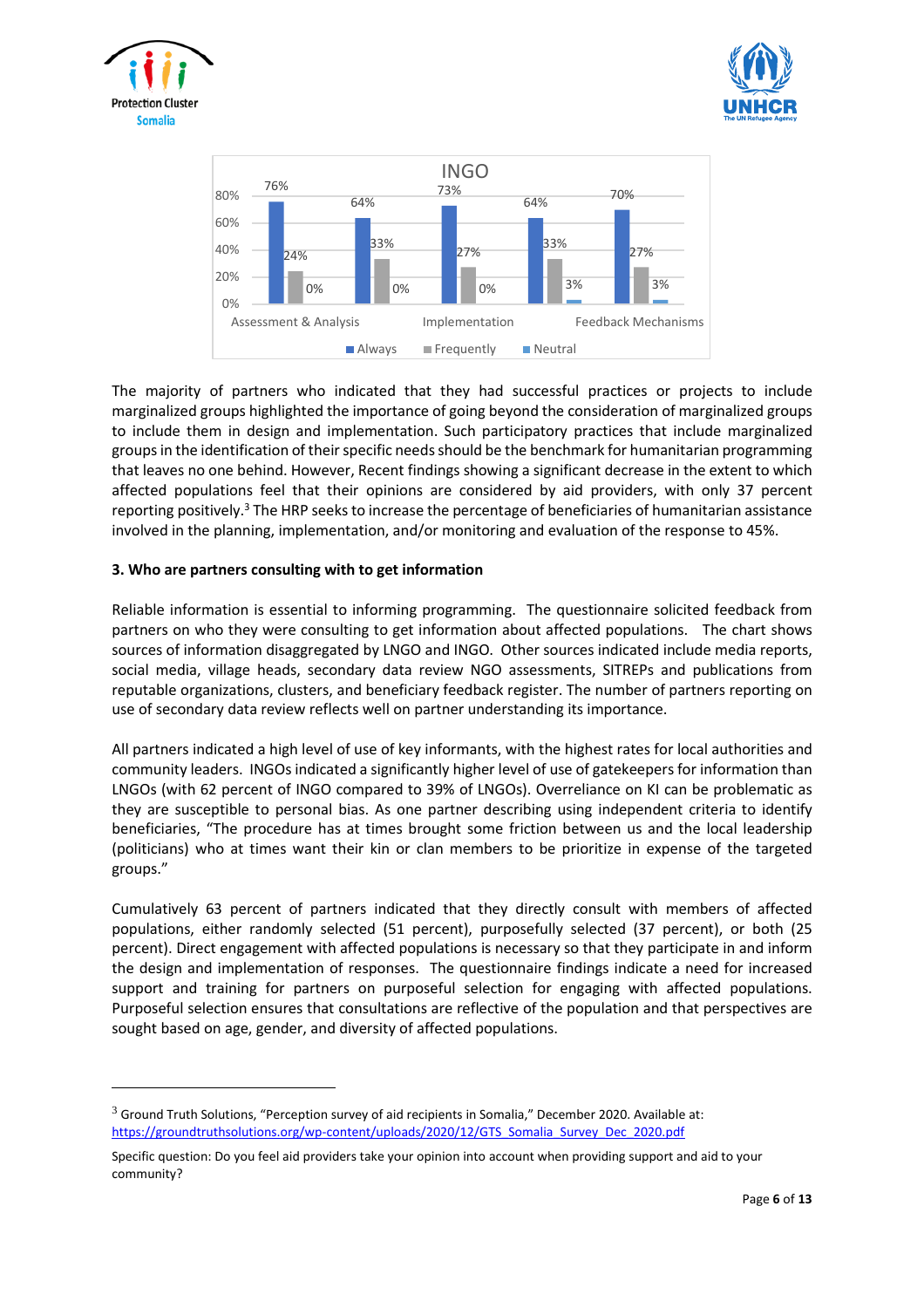





## **4. Inclusion of Marginalized Groups in Practices and Projects: Lesson Learned**

The following section provides a brief overview of the open-ended questions that asked partners to elaborate on the specific practices or projects to identify and/or include marginalized groups. Partners were asked to detail the practice, success factors and enablers, challenges and mitigation measures, and recommendations. Of the respondents answering these questions, 64 percent indicated their practice or project was implemented successfully, 30 percent implemented with partial success, one percent had not worked well, and one percent did not have an inclusive practice or project for marginalized groups. There was a wide range in the amount of detail provided to the open-ended questions.

For organizations reporting that they had a specific practice or project, the majority focused on age, gender, displacement status, and persons with disabilities. The following chart shows the target groups indicated by partners for inclusive practices and projects:



Partners articulated specific projects, particularly in WASH, education, health, nutrition, and livelihoods to improve inclusion; however, the following provides a summation of partner inputs focusing on practices that are cross-sectoral in their application. The following details selected partner responses thematically and draws out generalizations that may be applicable to across organizations, clusters, geographic areas,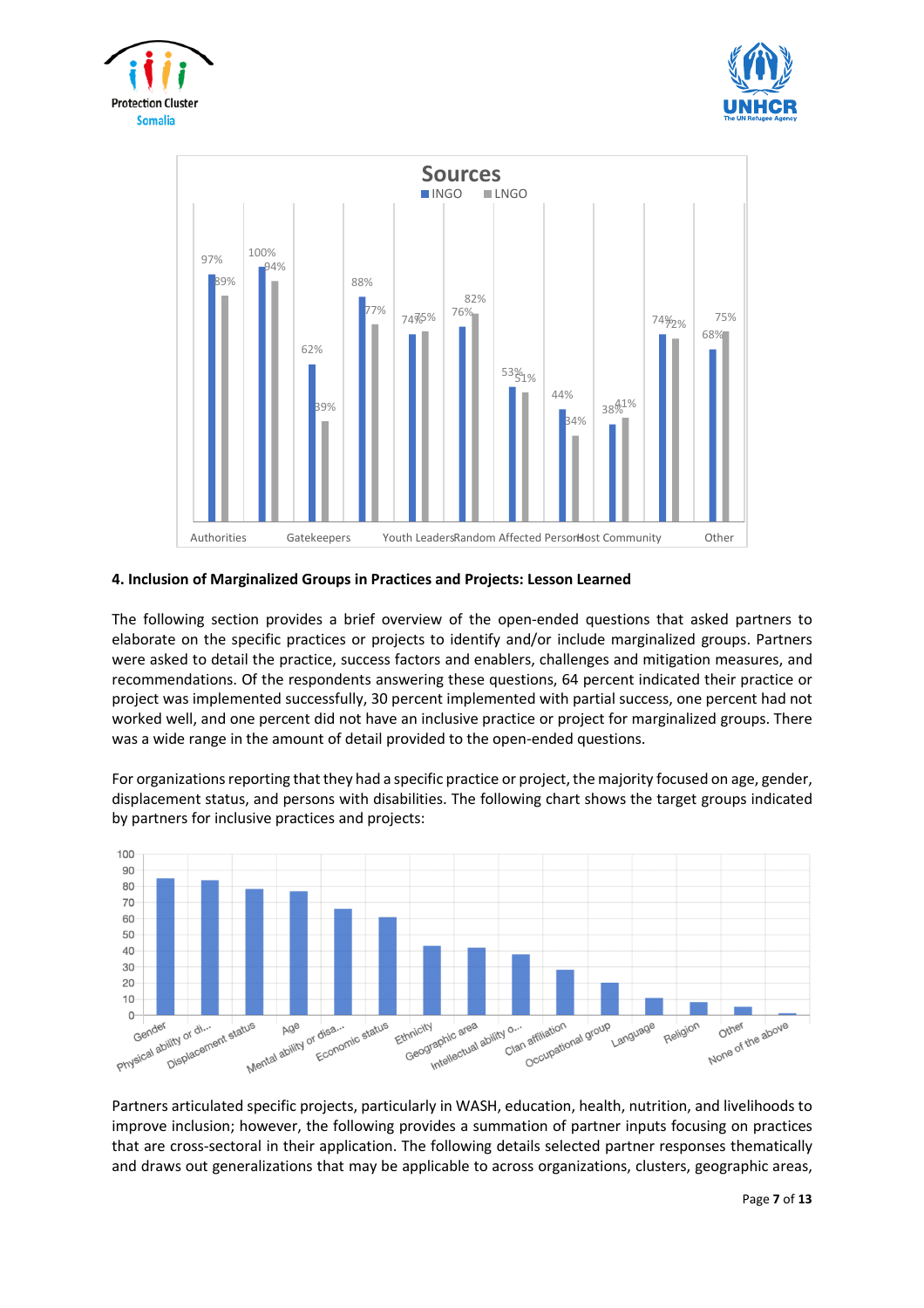



or population groups: practices and enablers, challenges, and recommendations. To a large extent partner quotes are used to provide detail in their own words. Quotes have been anonymized.

Note: Some partners refer specifically to minorities. A round table meeting was held to better understand how "minority" was being defined. A summary of this meeting can be found below.

**Practices and enablers of inclusive programming:**

- Awareness of local context and dynamics that contribute to marginalization
- Consideration of geographic barriers to access services and infrastructure for minority groups
- Direct engagement with marginalized groups and community participation in the design and implementation to improve ownership
- Work with and capacitate community-based structures to improve their capacity to advocate for marginalized group
- "Engage minority leaders in project implementation and design, call minority leaders to participate in a project consultation forum to give their view and provide conducive environment where the views and opinions of the minority leaders are meaningfully respected and appreciated"
- Assessment of minority groups that has direct contact and minimizes manipulation by intermediaries such as: gatekeepers and community leaders
- Use of simple language so that population understands questions
- Language capacity among staff for minority languages
- Select staffing and community workers from minority groups—one partner noted that using members of affected minority communities allowed for service delivery to geographic areas that were inaccessible due to insecurity.
- Develop and communicate clear targeting criteria for beneficiary selection:
	- o "always develop and use clear criteria for beneficiary selection… before using we sensitize the targeted group on the criteria to be used including local government authorities and other stakeholders… we provide a clear understandable justification…we don't rely on solely on lists of affected or registered locations or beneficiaries provided by political or influential actors… at all times we conduct our independent selection and verification of beneficiaries"… in addition geographic coverage is focused on the areas and populations most in need taking into consideration pre-existing social, cultural and political dynamics or practices that may marginalize or exploit certain groups"
	- $\circ$  "using clear criteria for beneficiary selection ... ensured we reach the genuine vulnerable... [and] also helped us to build our reputation as an organization within the communities"
	- $\circ$  "the wider society also appreciates the work we do as a result because it is based on a selection criterion that is shared with them. Often, community members themselves identify needy cases and recommend them for support."

## **5. Challenges and mitigation measures (to the extent identified):**

## Community mistrust, discrimination, stigma:

- "Community reluctance to participate due to fear as a result of marginalization"
- Inequality in access to humanitarian services, protracted gaps in services, contributes to "loss of trust between the UN and the affected, isolated clans"
- "[M]inorities cannot hold authorities accountable"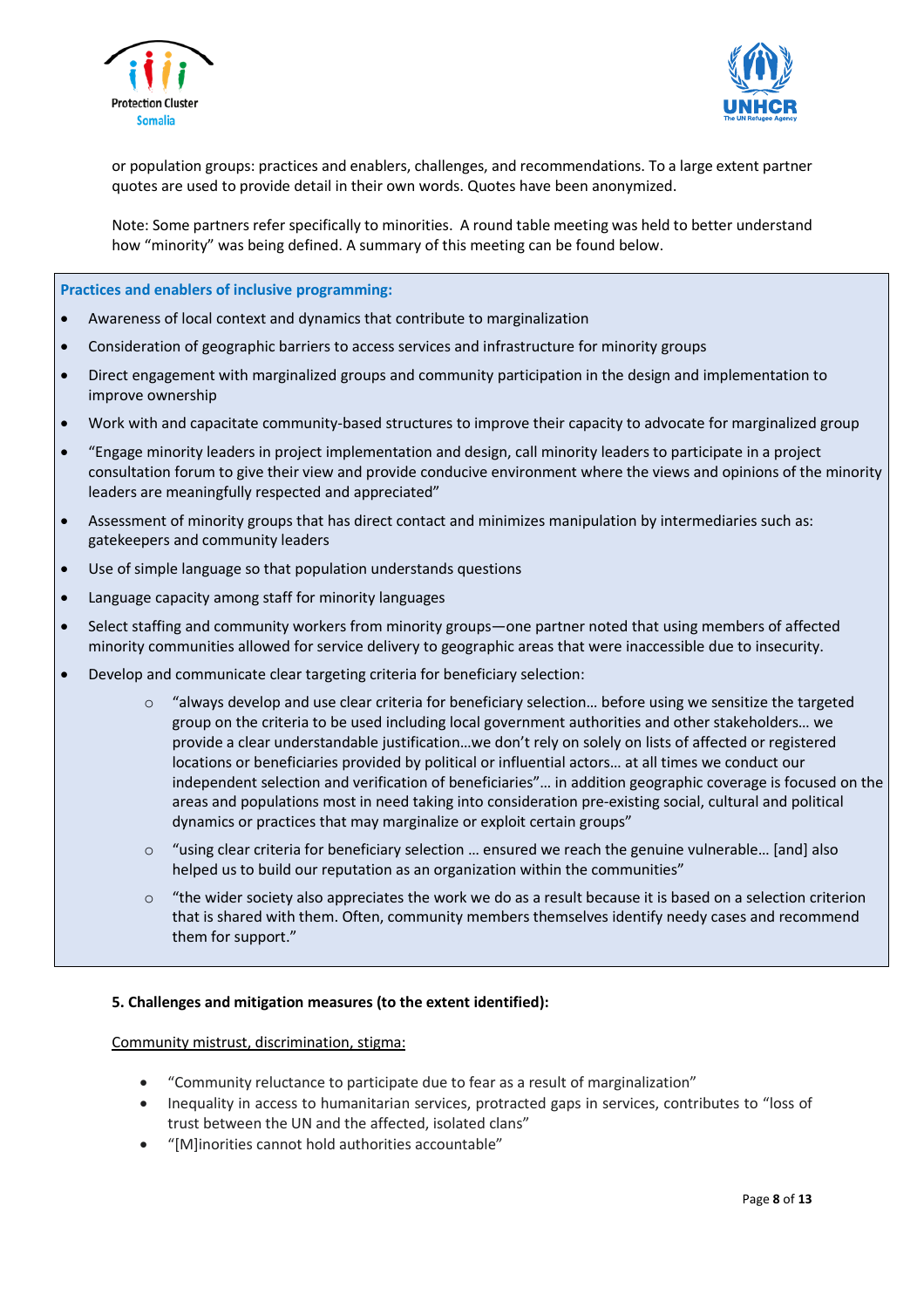



# Lack of equal community participation:

- poverty and more community vulnerability with less community capacity, especially lack of education
- Women's burden of providing for the HH reduces time to participate
- "Some people particularly women are victimized as a result of their engagement in the community engagement process."
- "[T]here are is a cultural believe that women cannot be part of decision makers."

# Lack of adequate capacity within minority groups for staffing:

• "An agreement with the communities that if they don't have the required qualified staff then they would have to accept staff from other areas."

## Competition among community groups:

• "Ensuring that no group gets more advantage than the other by carrying out thorough checks and vetting of participants with the [help] of the local administration and elders."

## Funding limitations:

- "short funding which disrupted service continuation"
- Lack of donor flexibility
- Limited funding opportunities for NGOs from minority communities
- "Exhaustive assessment and need analysis to ensure the most severely affected populations is identified… Increased cost resulted from increased and special work force and timing to achieve the intended results"
- "Funding gaps also continue to be a major challenge and a hindrance to proper implementation of project activities. There is never enough for everybody even for deserving cases."

# External influence:

- "Leaders and NGO staff from influential clans like to impact negatively when and how to engage the marginalized groups in Somalia"
- "Gatekeepers always from majority clan"
- "Clans divide up aid and opportunities while minorities are left aside"
- "The [targeting criteria] has at times brought some friction between us and the local leadership (politicians) who at times want their kin or clan membersto be prioritize in expense of the targeted groups, also in some scenarios it caused the delay in project implementation when we learnt that the selection procedure was marred in some clan politics and favoritism and we had to redo the selection again in order to ensure the right and genuine cases were considered, lastly because of not yielding to some of the demands of local actors, they tried in some instances to interfere with projects implementation through coercion and not giving the necessary support and goodwill."
- "beneficiaries not included in distribution lists complain or vested interests delay implementation of activities as negotiations and consensus building on selection criteria takes place."

## Lack of baseline data on minorities

Lack of adequate, qualified staff from minority communities: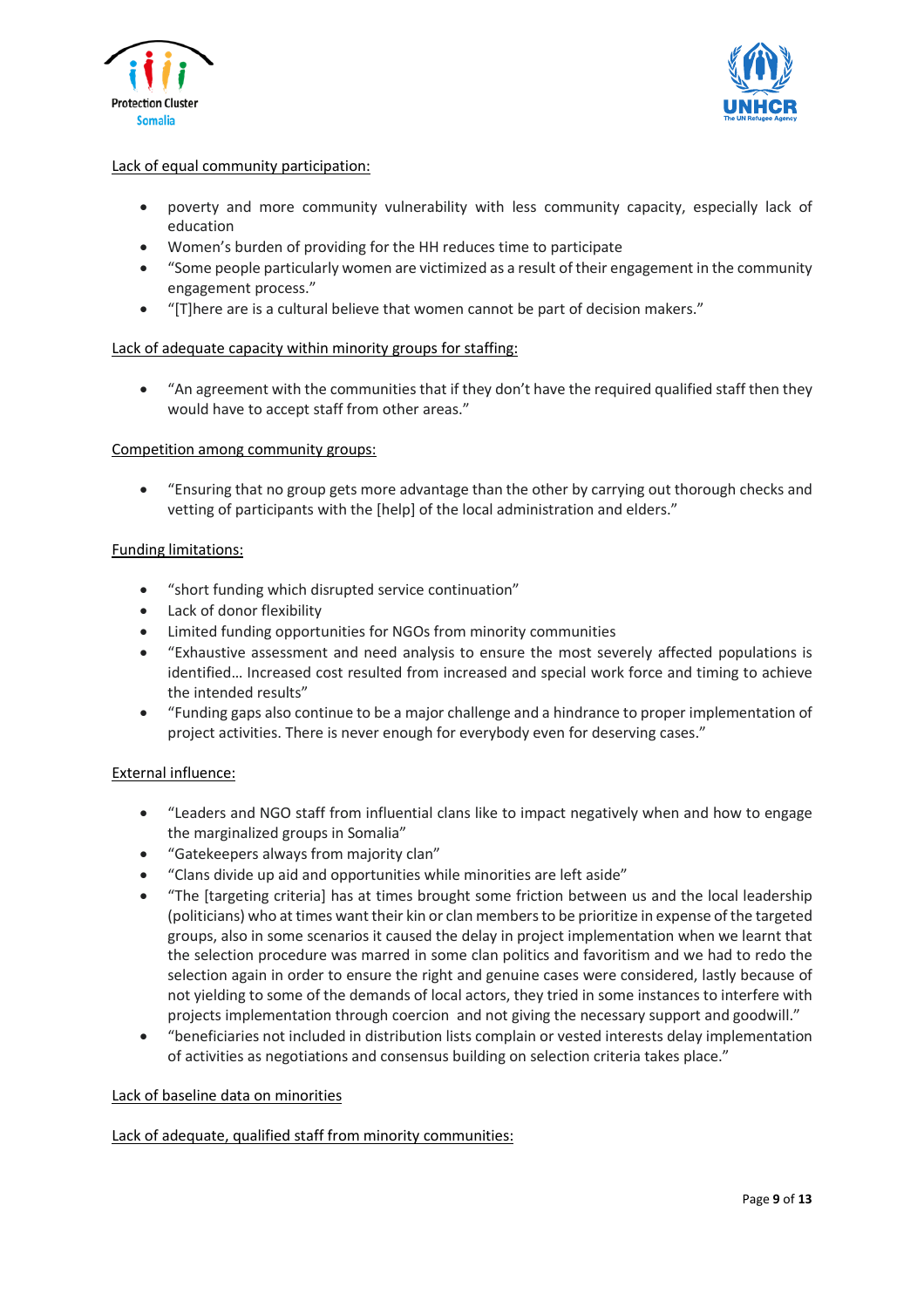



- "[N]o adequate qualified staff are available from minority communities due to systematic discrimination i.e. lack of access to education."
- "Need for capacity building for local staff, lack of training and funding opportunities for minority NGOs on an equal level"

In the open-ended questions and round-table discussions partners noted that some marginalized groups are more difficult to identify that others, due to an absence of identifiable characteristics. This results in a reliance on self-identification by group members.

Similarly, another partner noted "unintended consequence of a selection criteria that targets a particular gender or section of society has the risk of being misinterpreted by the target population…While intervening to provide support for a group of girls with complications as a result of FGM where the girls received medical support and dignity kits, a mother to one of the girls asked the project officer to reserve some dignity kits for other girls she knew were yet to undergo the cut but would soon do."

## **Recommendations**

## **Community empowerment and capacity building:**

- "sensitization of the marginalized groups to take more active role"
- "If we had more resources we would have supported empowerment of organization of persons with disabilities to enhance their meaningful participation in policy implementation and reviews"
- Develop minority champions

## **Engaging external actors:**

- "[T]raining [and] capacity building for local authorities to show the minorities communities needs full protection in humanitarian programs"
- "involve all persons and geographical locations beyond gatekeepers who are normally from the majority tribes/clans"
- "Majority communities need mass community awareness in order to prevent rights [violations] of minority and marginalized communities"
- "More engagement with religious and cultural leaders in the importance of including women in decisions of issues affecting communities."
- "training and group discussion for only minorities and local authorities that is way to achieve these issues related the minorities groups"

## **Community awareness and sensitization:**

- "I would recommend that before interventions are provided, the community is sufficiently sensitized on the project, its intended goals and outcomes and opportunities for the community to misconstrue or misunderstand the project interventions are minimized to avoid unintended negative consequences."
- "More sensitization which would require more time at the community mobilization stage"
- "Doing enough awareness and education on the objective of the project or program, the other one is taking the leading role in beneficiaries selection and not delegating the role fully to community leaders and committees and lastly ensuring the selection committee is dominated by the marginalized groups"
- "Community sensitization is a prerequisite for effective inclusion of the marginalized. Allocate more time for this stage. Cluster to guide more with a view to having standard sustainability measures build into projects to ensure communities embrace inclusion.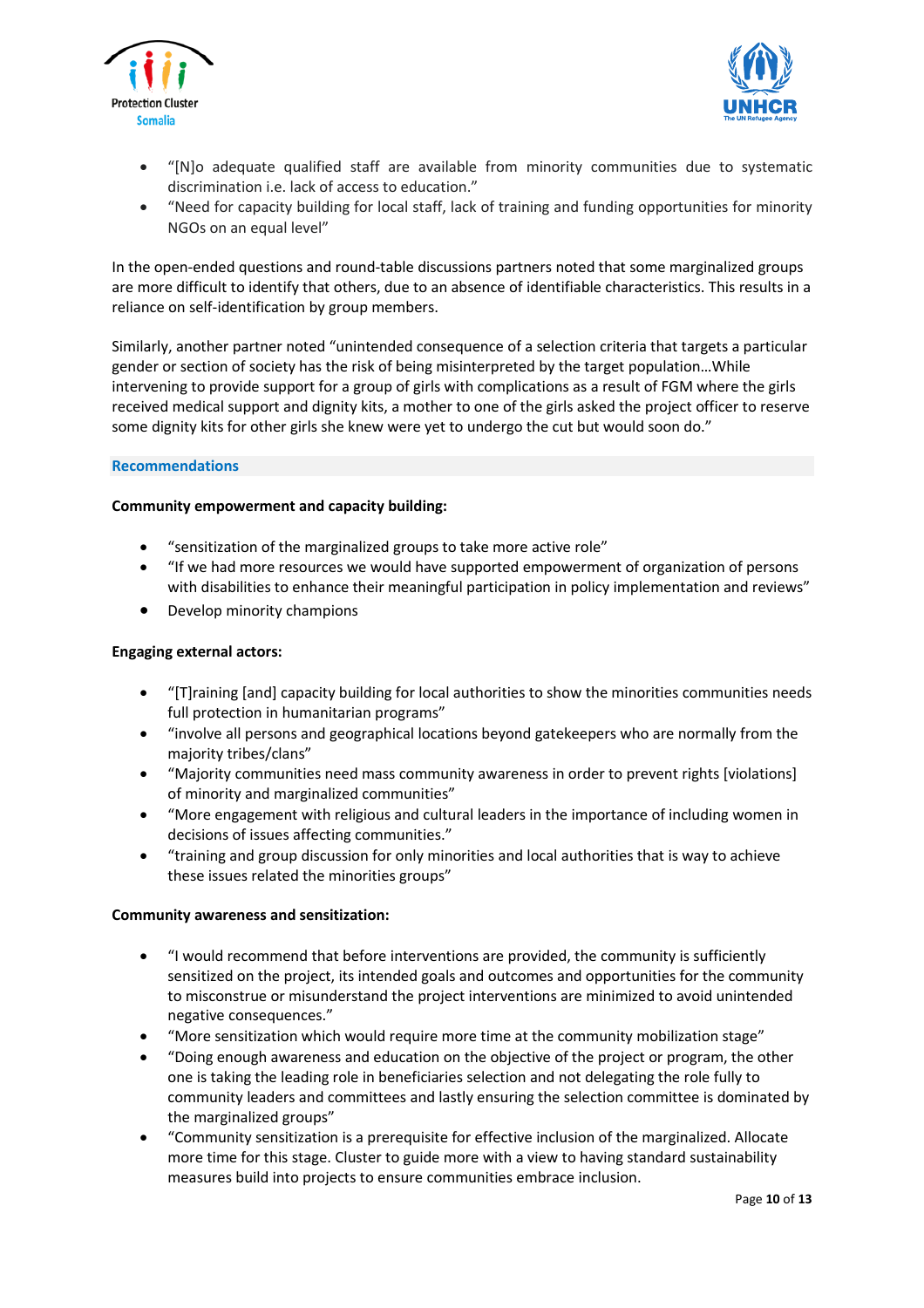



## **Project monitoring and establishment of feedback mechanisms:**

- Flexibility in programming to adapt to community needs
- Hotlines for people from marginalized and minority groups who may not be comfortable voicing concerns "due to long term suppression"
- "Ensure project implementation include criteria for monitoring impact of projects on minorities and evidence of relevant knowledge on minority issues, include baseline data and indicators for monitoring and evaluation of the impact of projects and programs on minorities and Integrate attention to minority issues into relevant training."

# **Funding and capacity building for minority led organizations, and representative and sensitized staffing:**

- "formalization strategy and coordination among donors and aid agencies to employ contracting staff/NGO/companies of the marginalized groups so they take the assistance to their people"
- "minority owned and led organizations should be given recommendation or initial one prioritization to SHF eligibility partner lists for funding purposes"
- "Affirmative action in hiring staff could increase representation of minorities"
- "Build technical capacity of staff from local community to implement projects. this might however take time. also provide enough funds to pay staff working in some geographical areas higher as these are hardship areas. many donors do not consider this making it hard to sustain capacity in these areas."
- "Train staffs on how to handle marginalized communities as they remain sensitive in dealing with them."

## **Coordinated response:**

- $\circ$  "More coordination with other partners to give confidence to the communities that if one misses out on support, the next project will reach the remaining deserving cases without political or ethnic [preference]"
- o "conducting sequence assessment to researching the whole country for minorities and to reach isolated villages never seen for humanitarian aid programs"
- o "A multi-sectoral approach in addressing social protection needs would have ensured some of the needs beyond protection were addressed"
- $\circ$  "establish new cluster for marginalized communities for given full supporting and approaches for mechanisms protection status related marginalized communities in order to ensure the delivery humanitarian aid programs"

## **Additional Comments from Roundtable and Discussion Sessions**

The Protection Cluster held a round-table discussion with partners who indicated that they had practices or projects that targeted minorities specifically. The purpose of the discussion was to discuss initial findings from the questionnaire, how partners defining minorities, what are good methods for collecting information from minority communities, and what issues of exclusion partners have identified and mitigation measures.

## **Definition of minority:**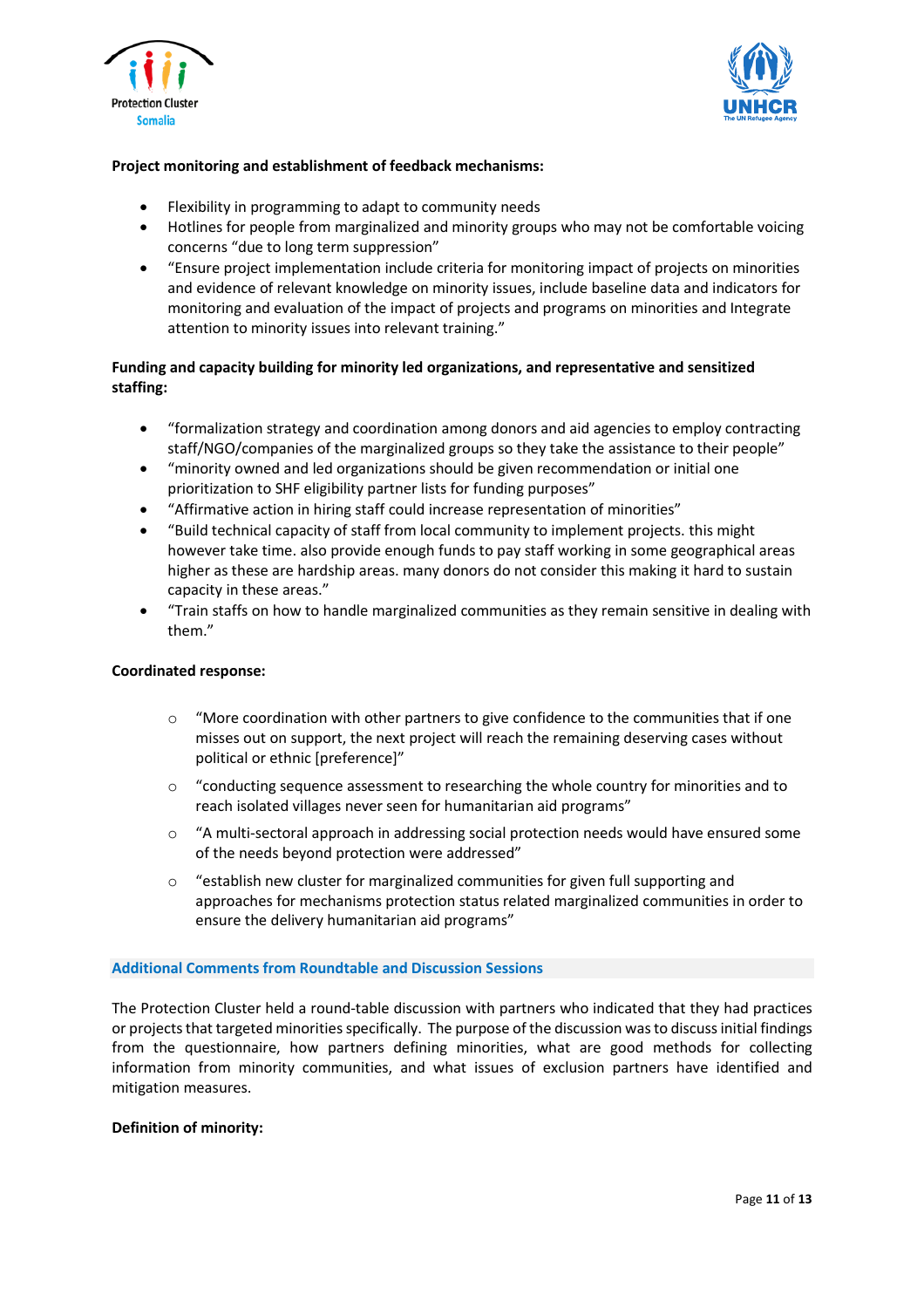



There was general recognition of the complexity and fluidity of the context, as a result minority experiences occur at the national and local level. It was noted that it isimportant to define minority versus marginalized groups. Not all marginalized groups are minorities. Minorities should not be solely identified by their proportional population but must consider access to power and inclusion in decision making. The 4.5 system<sup>4</sup> that establishes unequal political representation is an important reference point for a definition. The historic experience of exclusion and discrimination of minorities under .5, this differs from other groups who through displacement may find themselves in minority-like situations.

# **Collection of information:**

- Data collection needs to have a high level of anonymity. A possibility would be to look at the community level instead of the individual. This could be done through engagement of minority leaders to map locations with minorities.
- It was noted that many minorities do not have easily identifiable characteristics, as a result identification is largely dependent on self-identification. This leads to both under and over reporting depending on the context. Partners noted concerns that if targeting is seen to be based on clan affiliation, then it may be susceptible to corruption. This could be mitigated by using a mix of local and independent sources.
- Partners noted that there linguistic and occupational aspects to minority groups. When information on language is collected by staff who speak minority languages, language can serve as a proxy indicator. However, partners did not recommend that questions are asked directly.
- Geography is another consideration for analysis of barriers to access and exclusion.
- Partners highlighted the importance of including minorities in the planning and design process.

# **Recommendations:**

- Partners noted that while the behavior change needed to address exclusion will take place over longer periods, it is critical for the humanitarian community to be cognizant of social dynamics and take steps to ensure that projects do no harm and do not exacerbate existing inequalities.
- Partners suggested that to improve inclusion in staffing organizations could look at putting in place inclusion policies.
- Partners suggested that there should be a benchmark for minority inclusion—this would call for collective thinking on what would be generally acceptable.
- Partners suggested that the cluster look into establishing an Inclusion Working Group.
- Partners in the round table discussion on the inclusion of minority groups noted that for over 10 years there have been meetings on the issue, but little demonstration of a sustained commitment to addressing the problem.
- Partners highlighted that the issue of exclusion of minorities is not just a protection issue but needs to be addressed by all clusters.

<sup>&</sup>lt;sup>4</sup> The internationally recognized power-sharing arrangements for the 2000 TNG and 2004 TFG established the 4.5 system whereby political representation is allocated on the basis of clan. Under the system four clans (Hawiye, Darod, Dir, and Rahaweyn) were allocated equal representation, while groups outside of these four were collectively allocated half representation. There was no official list of minority groups nor demographic data.